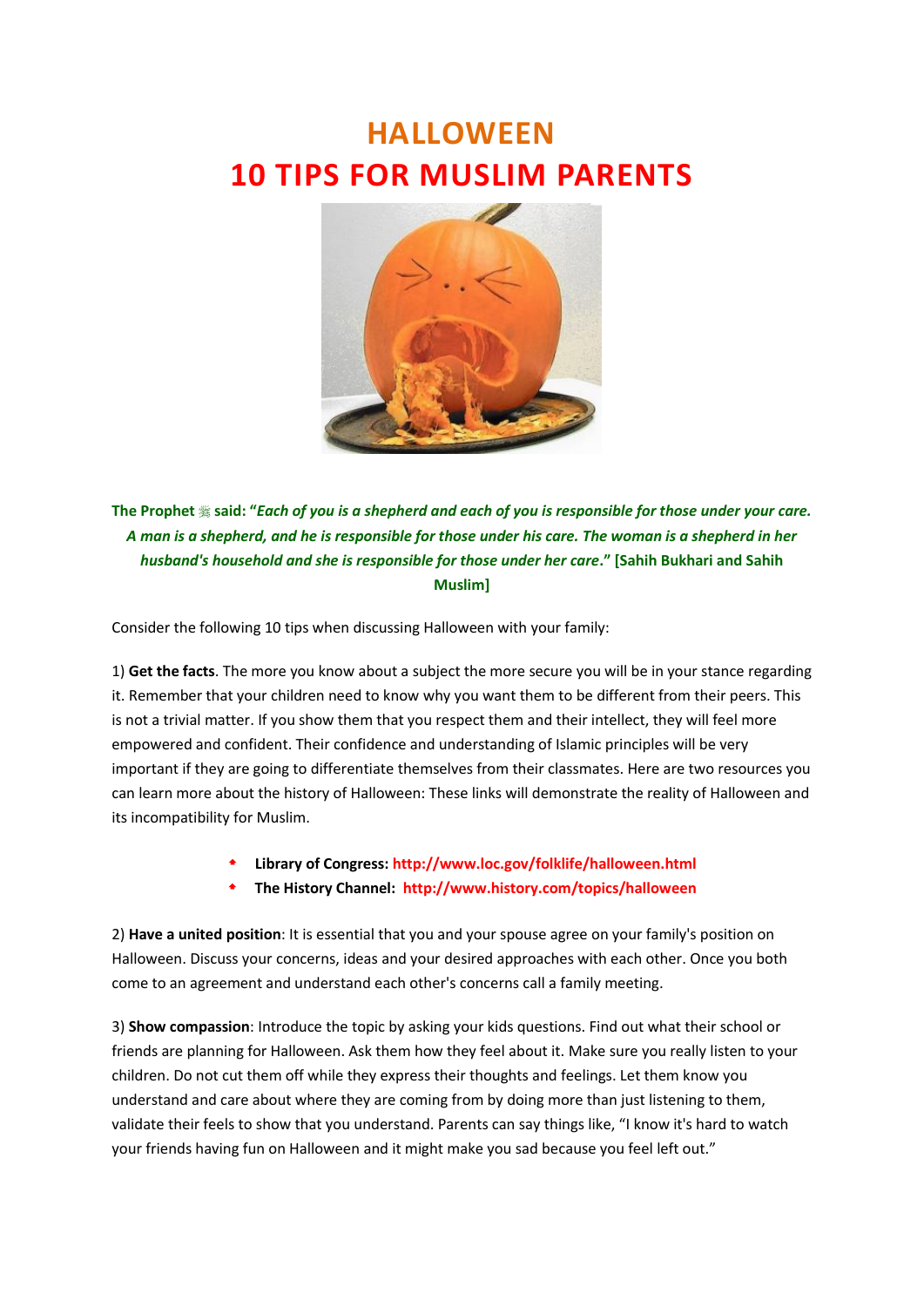4) **Explain your position**: Present your research about Halloween. Allow your spouse to support you. Explain what your position will mean for your children. Emphasize that this is you and your spouse's position and remind them that you love them. Do not over emphasize fatwas or what people in the community might think. You do not want your children to think that Islam is limiting their lives or that you care more about what people think than about your kids and what they want. Be sure to help them understand the following facts:

- **1. Halloween has pagan/polytheistic roots**
- **2. It is associated with celebrating superstition, black magic, and devil worship**
- **3. Costumes are often inappropriate and immodest**
- **4. Trick or treating can be seen as either blackmail or begging and Muslims are not supposed to beg or extort people.**
- **5. Muslims are not to copy or imitate non-Muslim whatseoever in their festivals.**

5) **Show more compassion**: Encourage your kids to ask questions and respect them by discussing their concerns. You are looking for changes in how they see Halloween after you have discussed your family's position with them.

6) **Accept reality**: Your kids most likely know other Muslim families who will take a different stance on Halloween (and other holidays) than you want your family to. Remind your children that each family is responsible for their own decisions. Just because another Muslim family is doing something, it does not mean that their decision is right for your family. Remind your children to be confident in their decisions and not to be judgmental of other people.

7) **Teach them to be proud of who they are**: Remind your children that it is OK to be different. Emphasize that this does not mean that they cannot have non-Muslim friends or that they will have to be excluded from all of their school or peer activities. Remind them of all the things that they love about Islam and the Muslim community. Tell that in Islam we accept the best aspects of what is good and safe guard ourselves from things that contradict Islamic principles.

8) **Organize a fun event:** On Oct. 31<sup>st</sup> put together a family night at the masjid or a even just a small get together with friends. This will help your kids take their minds off Halloween and bond with other likeminded people so they do not feel alone.

9) **Consider their school:** Write a letter to their teacher explaining your stance on Halloween. You may also want to consider picking them up early or even not taking them to school on the day there is a Halloween party. Offer to meet your children's teachers to discuss you and your children's concerns.

10) **Reward your kids:** Both Eids have just passed, however you can still do something special to show them you appreciate how they handled the situation. End the event by getting your family excited about Ramadan, Eid al Fitr, Hajj and Eid al-Adha! Explain the significance of our Islamic celebrations and the meanings and purposes behind them. Seek input from your children about ways to do something special in lieu of celebrating Halloween. Ask for their suggestions by saying things like, "Since you're trying so hard to please Allah, let's try to think of something we can do as a family that would be fun." In this way,